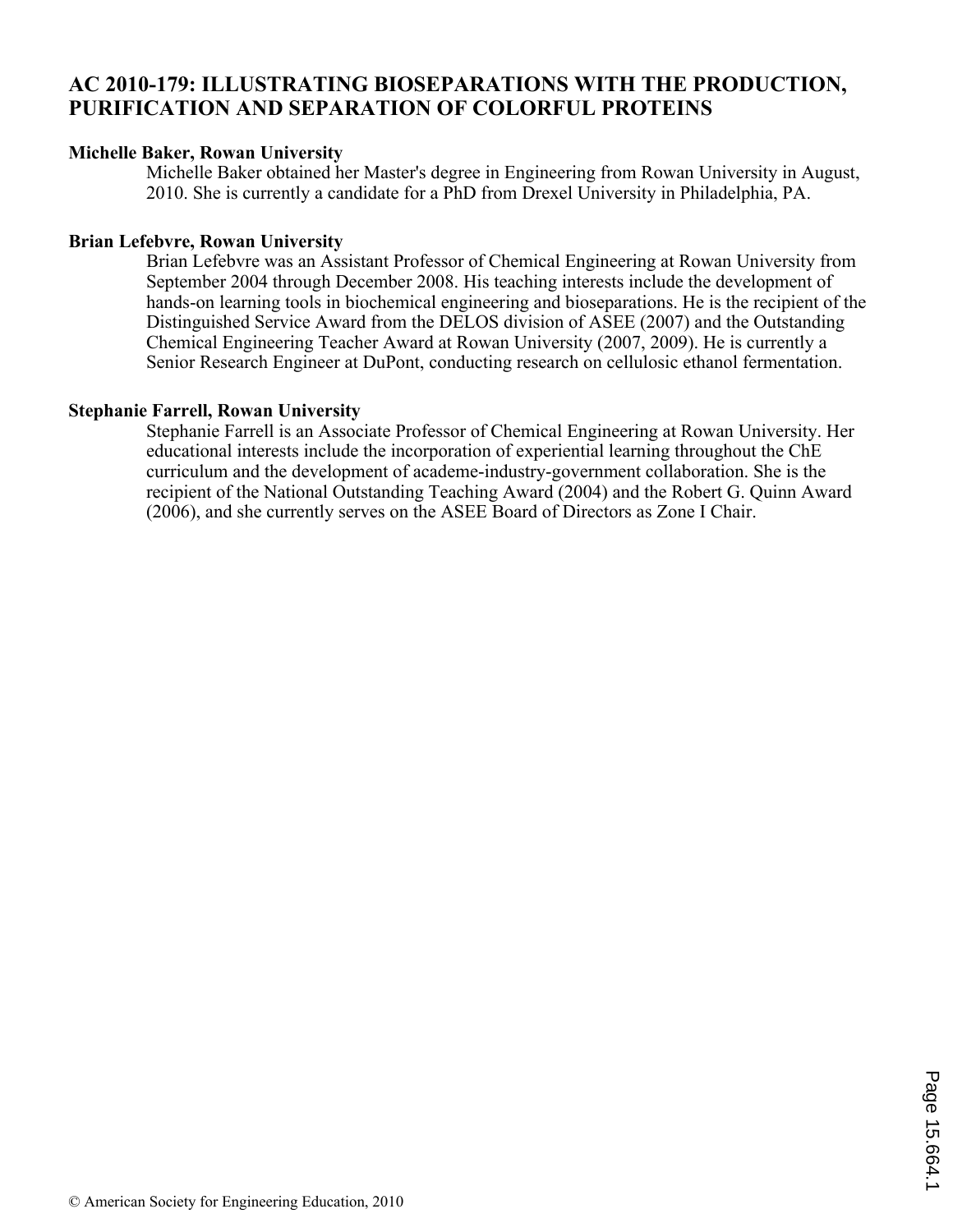## **Illustrating Bioseparations with the Production, Purification and Separation of Colorful Proteins**

#### **Abstract**

The field of chemical engineering is undergoing a rapid change. Advances in biology are prompting new discoveries in the biotechnology, pharmaceutical, medical technology, and chemical industries. Developing commercial-scale processes based on these advances requires that new chemical engineers clearly understand the biochemical principles behind the technology, in addition to developing a firm grasp of chemical engineering principles.<sup>1</sup> To ensure that chemical engineering students are prepared to contribute to these expanding industries, this project will incorporate hands-on and visually appealing experiments using colorful proteins to teach biochemical engineering and bioseparation principles.

The project consists of seven modules that introduce students to multidisciplinary engineering principles through the production and purification of colorful proteins. The project adapts experiments from the biochemistry and molecular biology education literature by expanding the scope from one colorful protein to many. Four colorful proteins with different physical properties will be mixed and separated using a variety of chromatography, ultrafiltration, and liquid-liquid (reverse micellar) separations, which will illustrate the basis of bioprocess design. To maximize student interest and learning, this material will be implemented in a hands-on and visually appealing format exemplifying the "hands-on / minds-on" approach to engineering education. The engineering goals of this project are:

- to explore bioseparation techniques
- to expose students to bioprocess design principles
- to study the performance of bioseparation processes using engineering principles
- ≠ to evaluate factors influencing the performance of bioseparation processes

To date, work has focused on chromatographic separation techniques. Learning modules on alternatives to chromatography will be presented.

### **Introduction**

Advances in biology are prompting new discoveries in the biotechnology, pharmaceutical, medical technology, and chemical industries. Developing commercial-scale processes based on these advances requires that new chemical engineers clearly understand the biochemical principles behind the technology, in addition to developing a firm grasp of chemical engineering principles.<sup>1</sup> To successfully deliver this knowledge to students, engineering educators require additional resources to illustrate relevant biological concepts throughout the curriculum.

This paper outlines the development of educational materials in protein production and several bioseparation techniques (chromatography, ultrafiltration, liquid-liquid extraction). In a typical bioprocess, the majority of the costs are associated with isolating and purifying the desired biological compound.<sup>2</sup> In many of the later stages of purification, over 50% use some type of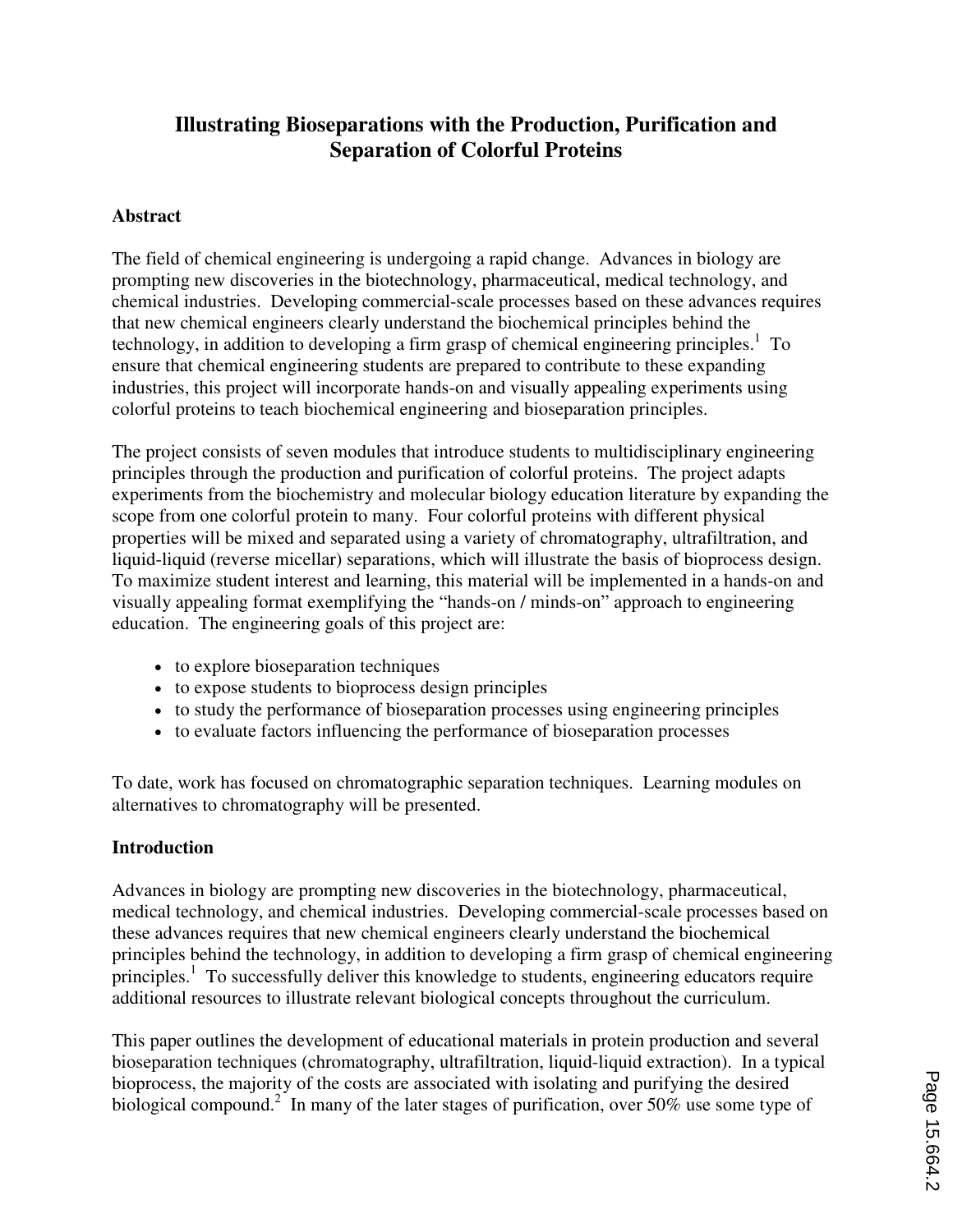chromatography.<sup>3</sup> Exposing students to biochromatography provides an introduction to bioseparations and the underlying biochemistry concepts. Alternative bioseparation techniques can also be introduced, as a comparison to chromatography. As separation processes are based on the physical and chemical properties of the product and chief impurities, a wide range of concepts can be included, such as overall cell composition, protein biochemistry, recombinant protein production techniques, and bioprocess optimization.

These concepts can be introduced by improving undergraduate courses and laboratories through the development of exciting, visually-appealing experiments. The use of visually-appealing materials has been shown to motivate and captivate students in biology and chemical engineering settings.<sup>4-9</sup> Additionally, some elements of bioseparation (adsorption, ion-exchange, and chromatography) are difficult to teach in a lecture-based format, as these are rate-based, timedependent processes.<sup>10</sup> These experiments will improve instruction in this difficult area by employing a range of colorful proteins with different biophysical properties.

To facilitate vertical integration in a variety of chemical engineering courses, two types of exercises have been developed. Demonstrations allow for these concepts to be introduced into lecture-based courses, and can be expanded to short hands-on exercises in small courses. Fullscale experiments allow for these concepts to be studied in more detail through unit operations and elective courses, where students can explore the effect of process parameters on separation efficiency. Both types of exercises are described in this paper.

## **Results**

To date, three modules have been developed:

- 1. anion exchange chromatography with DsRed2 and  $EGFP<sup>11</sup>$
- 2. anion exchange chromatography with EGFP and *C. anabaena* flavodoxin<sup>12, 13</sup>
- 3. protein production project with DsRed2, EGFP, and flavodoxin<sup>14</sup>

Separation of DsRed2 and EGFP by anion exchange is challenging, making this experiment sensitive to experimental conditions and suitable for extended experimentation. This anion exchange chromatography experiment is appropriate as a full-scale laboratory for unit operations laboratory courses and upper-level electives on biochemical engineering or bioseparations.

EGFP and flavodoxin can be separated easily with anion exchange chromatography, making this experiment fairly robust and suitable for demonstrations. This anion exchange chromatography experiment is appropriate for use as a demonstration in introductory engineering courses or courses focused on separation processes.

Full production and purification of the three colorful proteins makes for a thorough laboratory experience in upper-level electives on biochemical engineering.

Four more modules are currently in development:

- 1. cation exchange chromatography with horse heart cytochrome *c* and hen egg white lysozyme
- 2. batch ultrafiltration with cytochrome c and DsRed2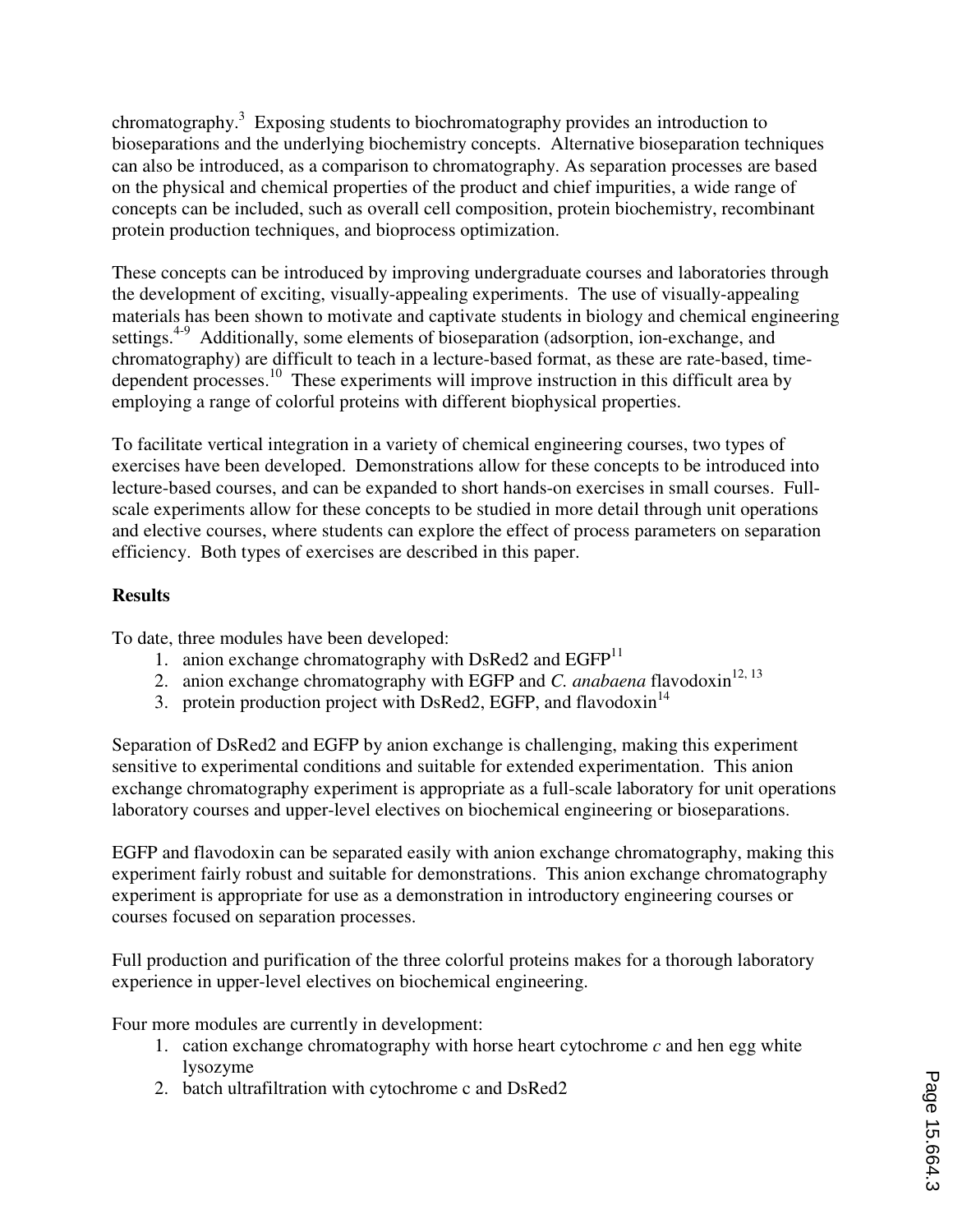- 3. liquid-liquid extraction with cytochrome c in reverse micelles
- 4. liquid-liquid extraction to separate 2 or more proteins with reverse micelles

The cation exchange chromatography experiment was developed to ease adoption at other institutions. DsRed2 and EGFP (used in the anion exchange chromatography experiment) can be produced in the laboratory or purchased from commercial vendors. However, the production process requires some skill and time, and the proteins are expensive. To allow delivery of the same concepts, but ease adoption at other institutions, a cation exchange experiment using inexpensive proteins from commercial sources is being developed with cytochrome c and lysozyme. Similar to the first module, this cation exchange chromatography experiment is appropriate as a full-scale laboratory for unit operations laboratory courses and upper-level electives on biochemical engineering or bioseparations using proteins that are purchased, not produced.

Moving beyond ion exchange chromatography, an experiment focusing on hydrophobic interaction chromatography was not found to be successful. Other bioseparation techniques such as membranes and reverse micelles were then explored as alternatives to chromatography.

The batch ultrafiltration experiment is an excellent introduction to the separation of proteins by size using membranes. The proteins used, cytochrome c (12 kDa) and DsRed2 (103 kDa), have a large size difference and can be easily separated. Proteins of other sizes can be used depending on the availability of different disposable centrifugal ultrafiltration devices. For this module, a solution of cytochrome c and DsRed2 is placed in Amicon-Ultra membranes of different sizes, for example, 5 and 30kDa. The membranes are then centrifuged, allowing gravity to pull proteins smaller than the molecular weight cut off (MWCO) through the membrane pores. The retentate and filtrate are then analyzed by UV-visible spectroscopy and the concentration of both proteins in both phases can be determined from Beer's law. The results for both membranes can be compared to determine the best separation. This module is in early development but can be used as a laboratory assignment or hands-on exercise for a separations course or upper-level electives on biochemical engineering or bioseparations.

The extraction of proteins in reverse micelles is dependent of the conditions of the aqueous and organic phases, and the properties of the proteins. Changing these conditions can lead to a change in driving force (electrostatic or hydrophobic) and a change in extraction efficiency.<sup>15-17</sup> A simple extraction of cytochrome c into reverse micelles can be accomplished with an anionic surfactant, provided that appropriate conditions for the aqueous and organic phases have been choosen. This module is in early development also but can be used as a laboratory assignment or hands-on exercise for a separations course or upper-level electives on biochemical engineering or bioseparations.

A more complex extraction can be the separation of 2 proteins (any of cytochrome c, DsRed2, EGFP, or flavodoxin) by reverse micelles. This second reverse micelle module can be used as a demonstration, laboratory assignment, or hands-on exercise for separations course or upper-level electives on biochemical engineering or bioseparations.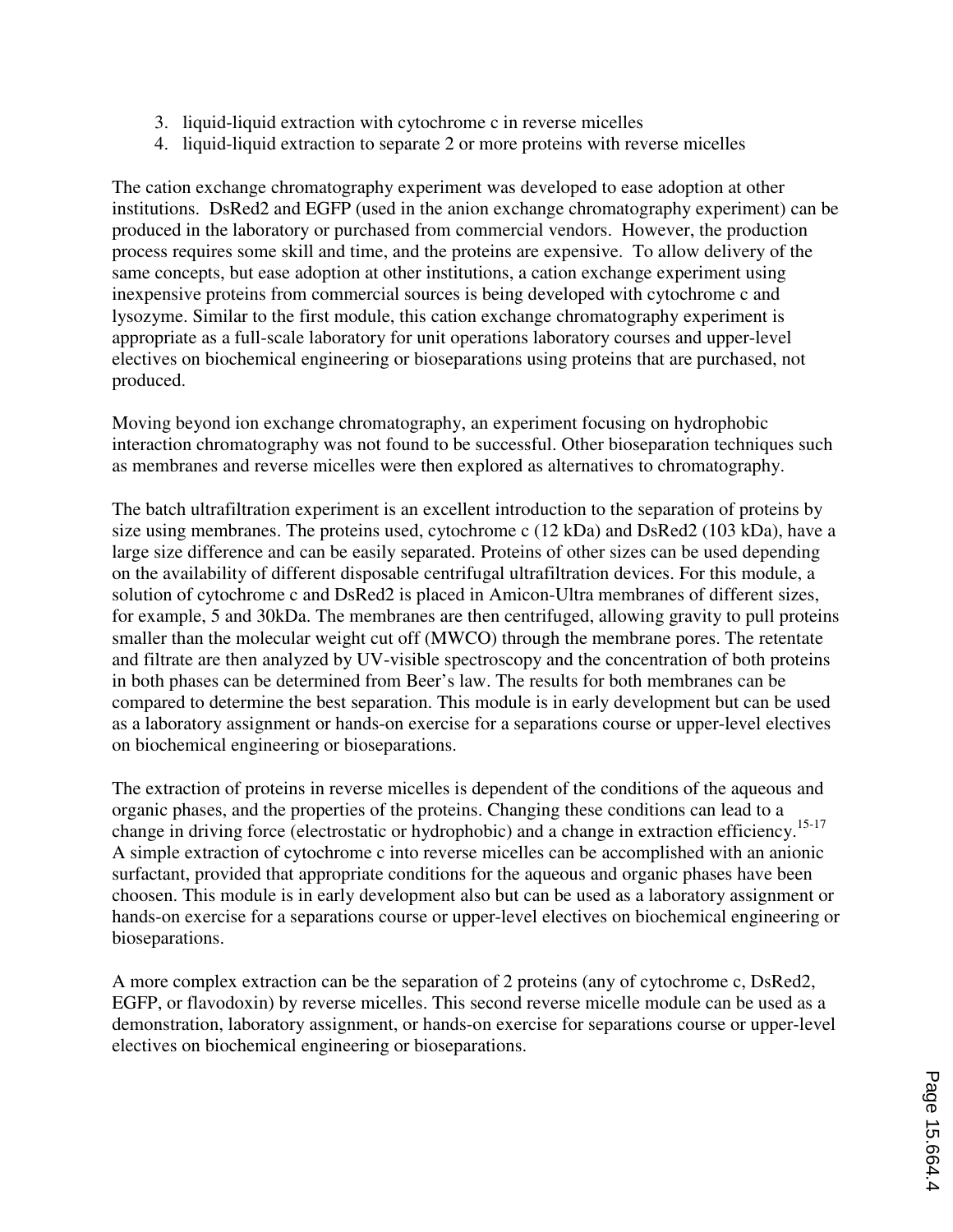The cation exchange chromatography experiment with cytochrome c and lysozyme and the reverse micelle experiment with cytochrome c can be easily adopted externally, as the proteins can be inexpensively purchased.

Results from the completed modules and modules in development will be presented on the poster.

#### **Summary**

Three modules focused on the production, purification, and separation of colorful proteins have been developed. These modules have been successfully used in elective courses focused on biochemical engineering and core courses on separation processes. Four additional modules are currently in development, two of which should remove barriers to external adoption.

#### **Acknowledgements**

The authors acknowledge funding from the National Science Foundation (NSF-EHR-DUE-CCLI 0633527).

#### **Bibliography**

1. Lenhoff, A.M. (2003). A natural interaction: chemical engineering and molecular biophysics. AIChE J. 49, 806-812.

- 2. Lightfoot, E.N. and Moscariello, J.S. (2004). Bioseparations. Biotechnology and Bioengineering 87, 260.
- 3. Bonnerjea, J., Oh, S., Hoare, M., and Dunnill, P. (1986). Protein purification: the right step at the right time. Bio/technology 4, 954.

4. Ward, W.W., Swiatek, G.C., and Gonzalez, D.G. (2000). Green fluorescent protein in biotechnology education. Methods Enzymol. 305, 672-680.

5. Bes, M.T., Sancho, J., Peleaot, M.L., Medina, M., Gomez-Moreno, C., and Fillat, M.F. (2003). Purification of colored photosynthetic proteins for understanding protein isolation principles. Biochem. Mol. Biol. Educ. 31, 119- 122.

6. Sommer, C.A., Silva, F.H., and Novo, M.R.M. (2004). Teaching molecular biology to undergraduate biology students. Biochem. Mol. Biol. Educ. 32, 7-10.

7. Hesketh, R.P., Slater, C.S., Farrell, S., and Carney, M. (2002). Fluidized bed polymer coating experiment. Chem. Eng. Ed. 36, 138-143.

8. Burrows, V.A. (2004). Experiments and other learning activities using natural dye materials. Chem. Eng. Ed. 38, 132-135, 141.

9. Komives, C., Rech, S., and McNeil, M. (2004). Laboratory experiment on gene subcloning for chemical engineering students. Chem. Eng. Ed. 38, 212-215, 221.

10. Wankat, P. (2001). Teaching separations: why, what, when, and how. Chem. Eng. Ed. 35, 168-171.

11. Lefebvre, B.G, Farrell, S., and Dominiak, R.D. (2007). Illustrating chromatography with colorful proteins. Chem. Eng. Ed. 41, 241-246.

12. Lefebvre, B.G. and Farrell, S. (2005). Illustrating bioseparations with colorful proteins. Proc of the 2005 ASEE An Conf and Expo, Portland, OR.

13. Cohen, T.M., Rohs, A.E., and Lefebvre, B.G. (2008). A laboratory demonstration illustrating bioseparations using colorful proteins. Biochem. Mol. Biol. Educ. 36, 287-291.

14. Lefebvre, B.G., Connell, L.E., and Dahm, K.D. (2008). Competition between student groups in the protein production challenge. Proc of the 2008 ASEE An Conf and Expo, Pittsburgh, PA.